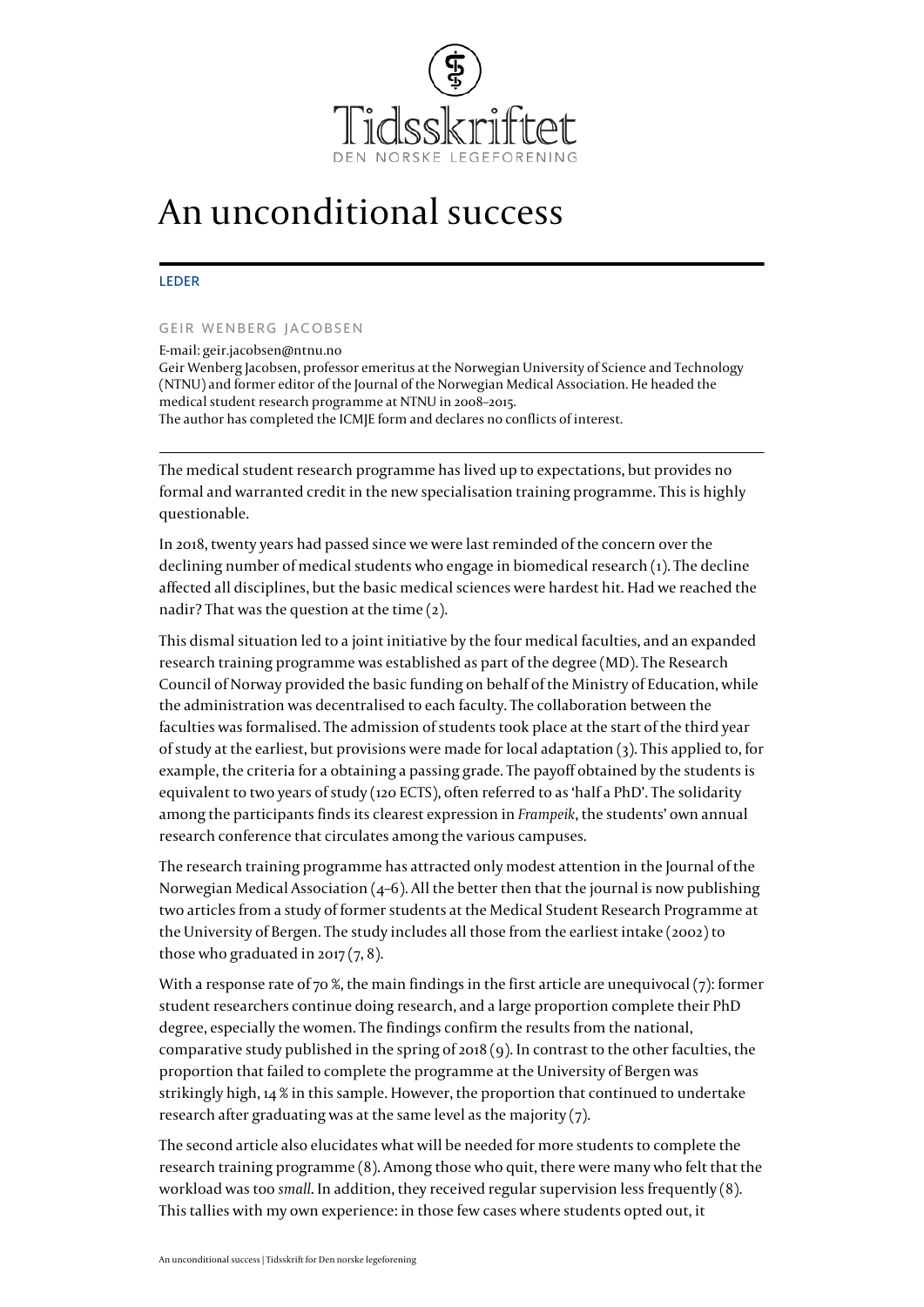happened because the project description was imprecise and/or the student had been assigned 'miscellaneous tasks' to varying degrees internally in the group.

A PhD degree with a minimum work period of three years provides an additional qualification beyond a medical degree. Previously, this was rewarded by cutting one year from the minimum requirement of five years of specialist training. Doctors who had completed the research training programme were similarly granted six months' reduction. The introduction of the new specialisation training programme (LIS) has wiped out the recognition of this kind of competence enhancement. Attempts to justify this downgrading have been made by referring to the *Joint competence modules* in the training programme ([10,](#page--1-0) [11](#page--1-0)). The requirement for research knowledge for doctors in the LIS programme is defined in 4 – four – learning outcomes, two of which can be formulated as saying that the LIS doctors must 'be familiar with common study designs' and 'understand basic epidemiological and statistical concepts'. It is baseless to believe that these knowledge outcomes are anywhere near the competence provided by a PhD degree. This is worrisome, especially when bearing in mind that the requirements for knowledge management in medicine are only set to increase.

Nobody is served by having the Directorate of Health, with its new design of the specialisation training programme, appear as an adversary of academic medicine. It is all the more encouraging to put one's ear to the ground and listen to what is being said on the grapevine: namely that great and warranted significance is attached to research competence by those who select, interview and hire young medical professionals – even before their graduation.

## REFERANSER:

1. Røttingen JA, Iversen JG, Brodal P. Rekruttering av studenter til medisinsk forskning. Tidsskr Nor Lægeforen 1998; 118: 4111–4. [[PubMed\]](http://www.ncbi.nlm.nih.gov/entrez/query.fcgi?cmd=Retrieve&db=PubMed&list_uids=9844518&dopt=Abstract)

2. Nes M, Røttingen JA. Leger og forskning–når er bunnen nådd? Tidsskr Nor Lægeforen 2003; 123: 344–5. [[PubMed\]](http://www.ncbi.nlm.nih.gov/entrez/query.fcgi?cmd=Retrieve&db=PubMed&list_uids=12640906&dopt=Abstract)

3. Hunskaar S, Breivik J, Siebke M et al. [Evaluation of the medical student research programme in](http://dx.doi.org/10.1186/1472-6920-9-43) [Norwegian medical schools. A survey of students and supervisors.](http://dx.doi.org/10.1186/1472-6920-9-43) BMC Med Educ 2009; 9: 43. [[PubMed\]](http://www.ncbi.nlm.nih.gov/entrez/query.fcgi?cmd=Retrieve&db=PubMed&list_uids=19602226&dopt=Abstract)[[CrossRef](http://dx.doi.org/10.1186/1472-6920-9-43)]

4. Larsen Ø. Forskerlinje ved fakultetene–to hundre års tilbakeskritt? Tidsskr Nor Lægeforen 2001; 121: 1281–2. [\[PubMed](http://www.ncbi.nlm.nih.gov/entrez/query.fcgi?cmd=Retrieve&db=PubMed&list_uids=11402762&dopt=Abstract)]

5. Gilhus NE, Ottersen OP, Ytrehus K et al. Hvorfor forskerlinje for medisinstudenter? Tidsskr Nor Lægeforen 2001; 121: 1846. [[PubMed\]](http://www.ncbi.nlm.nih.gov/entrez/query.fcgi?cmd=Retrieve&db=PubMed&list_uids=11464704&dopt=Abstract)

6. Aasheim ET. [Hvor stor er risikoen ved hjerteoperasjon?](http://dx.doi.org/10.4045/tidsskr.11.0728) Tidsskr Nor Lægeforen 2011; 131: 1629. [[CrossRef](http://dx.doi.org/10.4045/tidsskr.11.0728)]

7. Bjerkreim AT, Eskerud I, Guttormsen AB et al. [Fortsetter forskerlinjestudenter å forske?](http://dx.doi.org/10.4045/tidsskr.18.0266) Tidsskr Nor Legeforen 2019; 139. doi: 10.4045/tidsskr.18.0266. [\[CrossRef](http://dx.doi.org/10.4045/tidsskr.18.0266)]

8. Eskerud I, Müller KE, Stien MH et al. [Veiledning av studenter ved Forskerlinjen.](http://dx.doi.org/10.4045/tidsskr.18.0575) Tidsskr Nor Legeforen 2019; 139. doi: 10.4045/tidsskr.18.0575. [\[CrossRef\]](http://dx.doi.org/10.4045/tidsskr.18.0575)

9. Jacobsen GW, Ræder H, Stien MH et al. [Springboard to an academic career – A national medical](http://dx.doi.org/10.1371/journal.pone.0195527) [student research program.](http://dx.doi.org/10.1371/journal.pone.0195527) PLoS One 2018; 13: e0195527. [[PubMed\]](http://www.ncbi.nlm.nih.gov/entrez/query.fcgi?cmd=Retrieve&db=PubMed&list_uids=29708980&dopt=Abstract)[[CrossRef](http://dx.doi.org/10.1371/journal.pone.0195527)]

10. Berg A, Arntzen E. [Ny og bedre spesialistutdanning for legene.](http://dx.doi.org/10.4045/tidsskr.17.0603) Tidsskr Nor Legeforen 2017; 137. doi: 10.4045/tidsskr.17.0603. [[CrossRef](http://dx.doi.org/10.4045/tidsskr.17.0603)]

11. Spesialistutdanning for leger del 1–3. Læringsmål i Felles kompetansemoduler (FKM). Oslo: Helsedirektoratet, 2018.